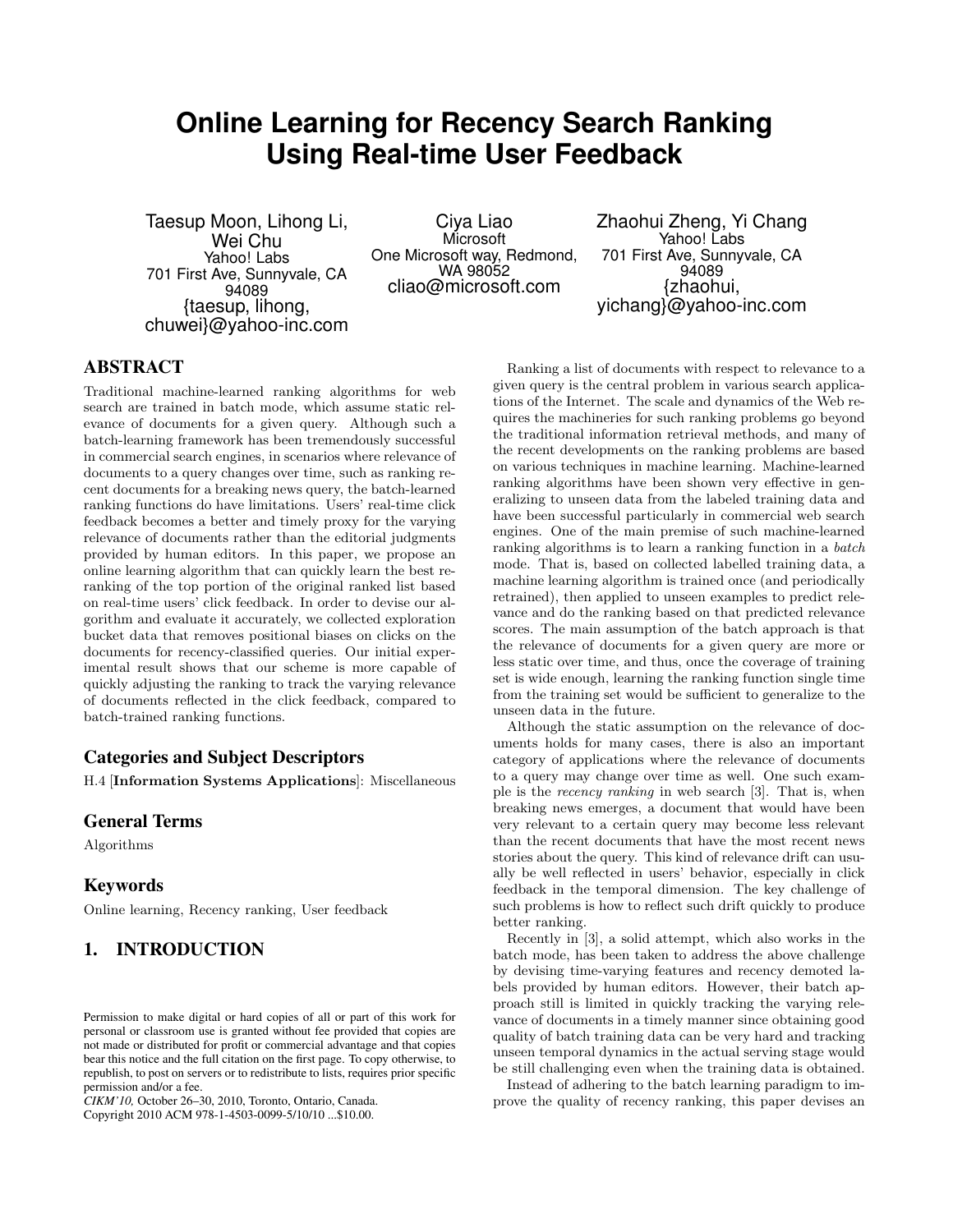online learning approach that can quickly refine the results of an existing ranking function based on users' click feedback. Our rationale is that, particularly for recency queries, instantaneous click trends on the top portion of the list seem to be more important and direct indicators of document relevance than human editors' judgment labels. That is, based on the relevance and freshness features, although we can get a decent idea about the relevance of documents to a recency sensitive query, it is apparent that it is only when the actual users provide with feedback in the form of clicks can we can accurately figure out the right ranking of the documents to the query. Moreover, it is almost impossible for human editors to predict this kind of subtle differences beforehand when they are making relevance and recency judgments.

Based on the above reasoning, we carry out the following: once the editorial judgment based, batch-learned recency ranking function generates the ranked list of highly relevant documents for a recency query, we devise a linear re-ranking function, which is a function of query-document features and the score of the batch-trained ranking function, and sequentially update the linear coefficients based on the observed users click feedback on the documents being explored in the top portion of the list. Moreover, we work in the feature space because there are a lot of tail queries and documents that do not have enough click feedback to learn separate models for them, and thus, we need to generalize from the feedback on other queries. In order to devise our algorithm and carry out technically sound experiments, we collected exploration data, which randomly shuffles top 4 documents for every recency-classified queries' search results, from a small portion of live traffic on the commercial search engine. This data is used for both designing and evaluating our online learning algorithms, since we can collect click data without positional impression biases and simulate the actual users' experience for various re-ranking strategies. Our initial experiments show that our onlinelearned re-ranking algorithm increases various click metrics on recency queries not only over the editorial-based recency ranking function of [3], but also over the batch-trained reranking function which is trained on hold-out part of the exploration bucket data. These results show the necessity of an online-learned ranking function to appropriately track time-varying relevance for recency queries.

The rest of the paper is organized as follows. Section 2 reviews previous work that is related to our work and describes the differences with ours. Section 3 outlines our algorithm and evaluation methodology. Section 4 summarizes our preliminary empirical results. Finally, concluding remarks are given in Section 5. Due to space limitation, we leave a detailed description of our method and results to an extended version of the paper.

## 2. RELATED WORK

As mentioned in Section 1, an extension of this framework on the recency ranking problem in web search was first proposed in [3], which remains in the batch training framework. Using users' click feedback to improve the ranking quality of search engines is not new and many previous research work has visited it. [4, 2] and many others, for example, developed user behavior models based on users' click log data and used the model output as input features to the batch training algorithms. Most of those features, however, were computed in an average sense and are hard to reflect

the temporal variations of relevance of documents. [9] had more similar flavor as our work in that they used click data to directly modify the ranking based on the inference on the users' relative preferences on rankings. Taking temporal variation of relevance into account to produce better rankings has also been considered in the recommender systems literature. [5] devised a scheme to capture temporal dynamics of user ratings on items in a conventional collaborative filtering problem. Personalized recommendation of articles on the Web [1, 6] is another closely related problem.

#### 3. OUR METHOD

Ranking problem for recency-classified queries has three main challenges: relevance drifting, dynamic content pool, and data sparsity. We use online learning, explore-exploit techniques, and feature-based scoring to address these issues, respectively. Moreover, we try to maximize CTR@1 of our algorithm, which we believe is a reasonable metric for recency-query ranking.

## 3.1 Exploration/Permutation Bucket

As described in Section 1, we first setup a bucket to collect exploration data for a small portion of live traffic from a commercial search engine between Jan 29, 2010 and Feb 4, 2010. Throughout these days, we collected 652, 637 search sessions that contained 82, 590 recency-classified queries. The ranked list for those queries were generated by the recency ranking function trained as described in [3] and the ranking score for each query-document was recorded. For each session, we randomly shuffled the top 4 results and logged the permutation id of each shuffled permutation and user clicks on the corresponding permuted ranking results. By doing the random shuffling, we are able to collect user click feedback on each document without positional bias, and such feedback can be thought of as a reliable proxy of document relevance.

Moreover, our session data set is very sparse and longtailed, in which 91.1% of queries were issued no more than 10 times. The reason for this sparsity is because the recency query classifier utilizes some language model to determine the queries that are related to each other, which causes some recency-related idiosyncratic, less popular queries, such as different word orderings, also classified as recency queries.

#### 3.2 Notation

The online-learning-to-rerank problem is naturally modeled as a round-by-round process: at round  $t$ ,

- A user arrives and types in a query  $q_t$ ;
- The default recency ranking function generates an ordered list of s documents with highest relevance scores. Then, our re-ranking function re-orders these documents and present to the user the re-ordered ranked list  $\{u_{t,1}, \ldots, u_{t,s}\}$ . In our exploration bucket,  $s = 4$ .
- The user provides feedback  $r_t = \{c_{t,1}, \ldots, c_{t,s}\}\$  on our re-ranking result. Here, we define  $c_{t,i} = 1$  if a user clicked on the document at potision  $i$ , and 0 otherwise.
- Finally, based on user feedback, we then update our re-ranking function.

In order to efficiently implement and update our reranking function, we construct a common feature vector for every query-document pair,  $(q, u)$ , and denote it as  $\mathbf{x}_{qu}$ . Our online algorithm then maintains a re-ranking function that predicts the CTR@1 of each  $(q, u)$  as a function of  $\mathbf{x}_{qu}$  and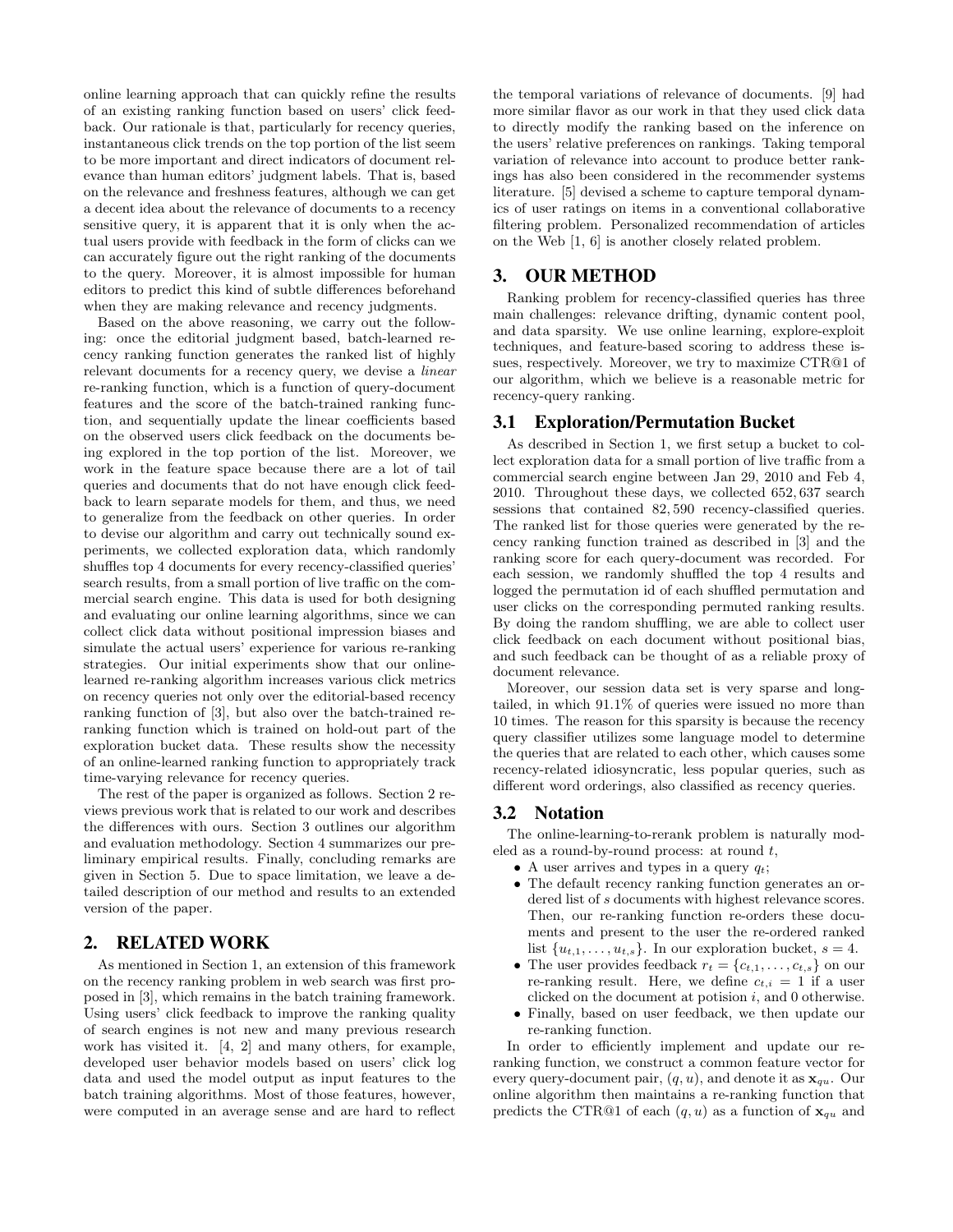possibly of some latent features, and the function gets updated based on observing users' click feedback. Before describing our algorithm in detail, we first cover how we evaluate different algorithms.

#### 3.3 Evaluation Methodology

A tricky part of our problem is that, unlike supervised learning, it is hard to evaluate and compare performance of algorithms using a static set of log data, since the click feedback in the log depends on the ranking results that the user observed when the log was collected. We follow the methodology established in [6] for online recommendation problems. First, we hold out the sessions for the latter three days in the exploration bucket data and use it as a test set. We then sort the test sessions in the order of time stamps. Let the number of clicks on the first position be  $C$ , which is initialized to 0. For  $t = 1, 2, \ldots$ ,

- 1. We retrieve the t-th session in the test set, present the top s documents together with their features to the re-ranking function.
- 2. The re-ranking algorithm then proposes to display one of the documents in the first position by its re-ranking score. We call it a "match" if this proposed document is the same as the one displayed in the first position in the retrieved test session.
- 3. If a match happens, we reveal the user feedback  $r_t$  and update  $C \leftarrow C + c_{t,1}$ .
- 4. Otherwise,  $r_t$  is not revealed, and the value of C remains unchanged. Effectively, this session is ignored.

Finally, the overall CTR@1 of the algorithm in the evaluation process above is  $C/M$ , where M is the number of matched sessions. For each session in the test set, the probability that a match happens is  $1/s$  for any ranking algorithm, since the top s documents are randomly shuffled in our exploration bucket data. Therefore, for a test set of L sessions,  $M$  equals  $L/s$  on average. In our experiments, since  $L$  is large,  $M$  is almost constant across different runs. The following key property justifies the soundness of the evaluation method above: it can be proved that the estimated CTR@1,  $C/M$ , of an online algorithm is an unbiased estimate of its true CTR if we ran it to serve live user traffic [6]. Therefore, algorithms that have higher CTR estimates using this evaluation method will have higher CTRs in live buckets as well. This crucial fact allows us to compare and evaluate various algorithms offline without the costs and risks of actually testing them with live users.

#### 3.4 Online Algorithm

Given our goal of maximizing CTR@1 in the re-ranking results, it is tempting for an online algorithm to follow a *greedy* strategy: that is, it always picks (for the present query at hand) the document with the highest CTR estimate for the first position, and updates the function parameters solely based on user feedback  $r_t$  for the algorithm's re-ranked list. While this greedy approach is intuitively desirable, it can be detrimental in practice since when an algorithm mistakenly underrates a document, a greedy re-ranking strategy can prevent it from collecting user feedback for this document to correct this mistake. Consequently, the algorithm has to balance two conflicting goals: (a) "exploitation" — to display in the first position most relevant documents to maximize re-ranking quality (in our case, to maximize CTR@1), and (b) "exploration" — to display documents for the purpose of collecting data to further improvement. The exploration/exploitation tradeoff described above is a defining characteristic of a class of problems known as bandit problems [8], which has received considerable attention recently for Internet-related applications [7, 9].

Although many alternatives exist, we choose our reranking function to be linear in the feature vector  $x_{qu}$ and combine  $\epsilon$ -greedy strategy to resolve the above exploreexploit tradeoff and implement our online algorithm. A total of 51 features were used, i.e.,  $\mathbf{x}_{qu} \in \mathbb{R}^{51}$ , where those features include regular query-specific, document-specific, and querydocument-specific features used in ordinary machine-learned ranking functions, and, more importantly, the ranking score generated by the default recency ranking function [3]. Since we try to maximize CTR@1, it is natural to find a function that estimates CTR@1 of a  $(q, u)$  pair for re-ranking.

Once the feature vector is given, we define the following hybrid model for CTR@1 of  $(q, u)$  pair:

$$
CTR@1(q, u) = \boldsymbol{\beta}^\top \mathbf{x}_{qu} + b_{qu}, \qquad (1)
$$

where  $\beta$  is the common coefficient vector for all  $(q, u)$  pairs as before, but  $b_{qu}$  is a real-valued latent feature associated with the  $(q, u)$  pair. We also call  $b_{qu}$  a bias term for  $(q, u)$ . One might wonder the necessity of using a linear model if we simultaneously allow a bias term for every  $(q, u)$  pair in the hybrid model (1). The reason is as follows: if the features in  $\mathbf{x}_{qu}$  are reasonably good in predicting CTR@1 $(q, u)$ , the linear model part  $\beta^{\top} \mathbf{x}_{qu}$  will be able to capture much information of  $CTR@1(q, u)$ . Consequently, the shared coefficients  $\beta$  makes it possible to generalize CTR from one query-document pair to others, and therefore makes learning faster. At the same time, the bias terms  $b_{qu}$  can make the hybrid model more powerful since for popular  $(q, u)$  pairs, we will have enough training data so that  $b_{qu}$  can correct the estimate of  $\beta^{\top} x_{qu}$ . As usually, we need to put regularization penalty on both  $\beta$  and  $b_{qu}$  to prevent overfitting.

Our online re-ranking algorithm uses (1), which sequentially updates  $\beta$  and  $b_{qu}$  based on observed click feedback, to re-rank top 4 documents generated by the default recency ranking function. The target click feedback for updating is obtained by the  $\epsilon$ -greedy strategy with  $\epsilon = 1$ , and we use the standard ridge regression for learning; for each time  $t$ , we compute the optimal model parameters  $(\beta_t, \{b_{qu,t}\})$  to minimize

$$
f_t(\boldsymbol{\beta}, \{b_{qu}\}) \triangleq \sum_{i=1}^t \left( c_i - \boldsymbol{\beta}^\top \mathbf{x}_i - b_{q_i u_i} \right)^2 + \lambda_1 ||\boldsymbol{\beta} - \boldsymbol{\beta}^{(0)}||_2^2 + \lambda_2 \sum_{(q, u)} ||b_{qu} - b^{(0)}||_2^2, \qquad (2)
$$

where  $\lambda_1$  and  $\lambda_2$  are regularization parameters,  $\boldsymbol{\beta}^{(0)}$  and  $b^{(0)}$ are the prior values, and  $\|\cdot\|_2$  is the ordinary  $\ell_2$ -norm. The efficient sequential update formula for  $(\beta_t, \{b_{qu,t}\})$  can be obtained by matrix inversion lemma.

#### 4. EXPERIMENTAL RESULTS

In this section, we report preliminary empirical evidence for the usefulness of the proposed online ra-ranking method for recency queries. We first describe the models we compared, and then show the performance of each model in our test set.